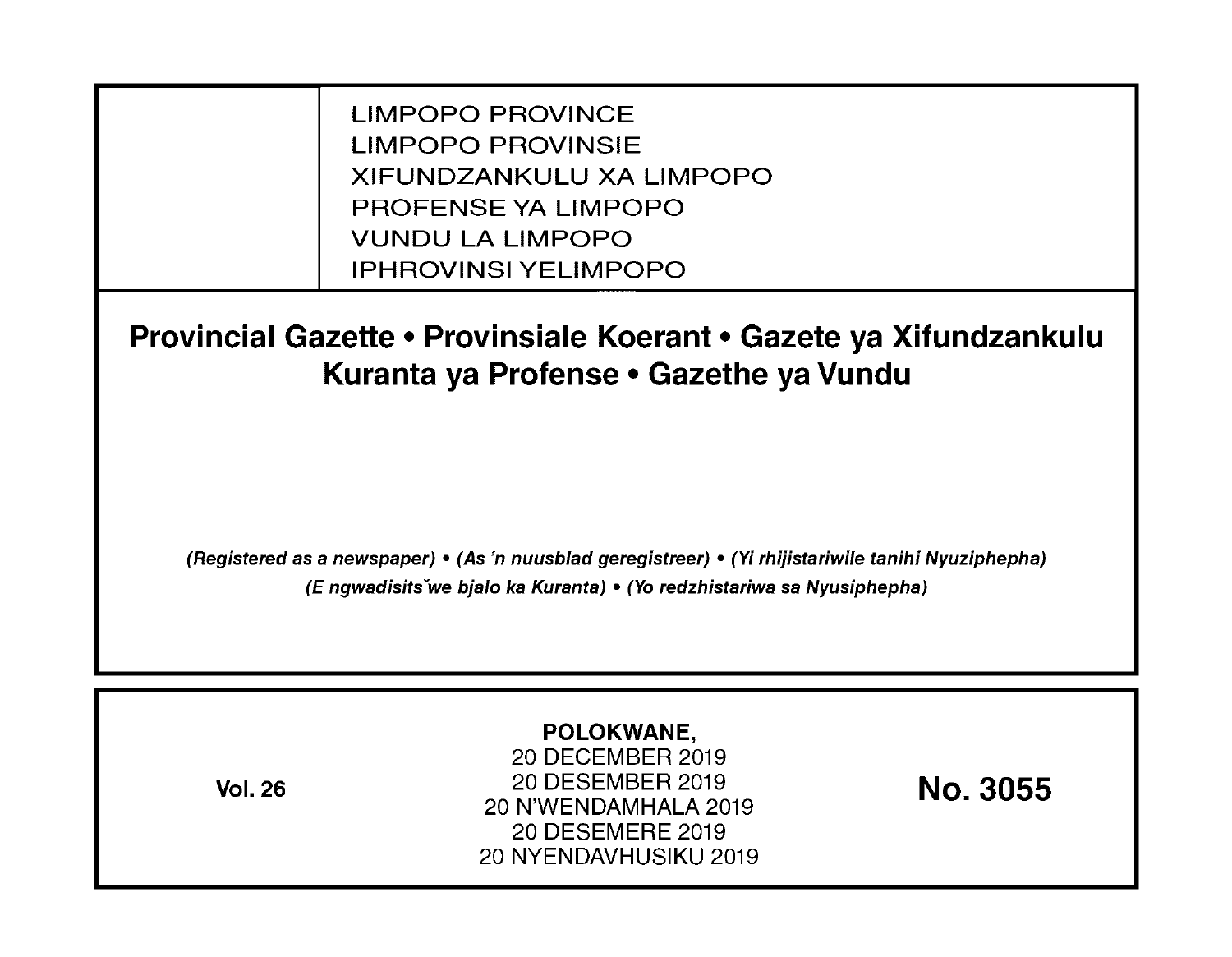$\overline{\phantom{a}}$ 

 $\overline{\phantom{a}}$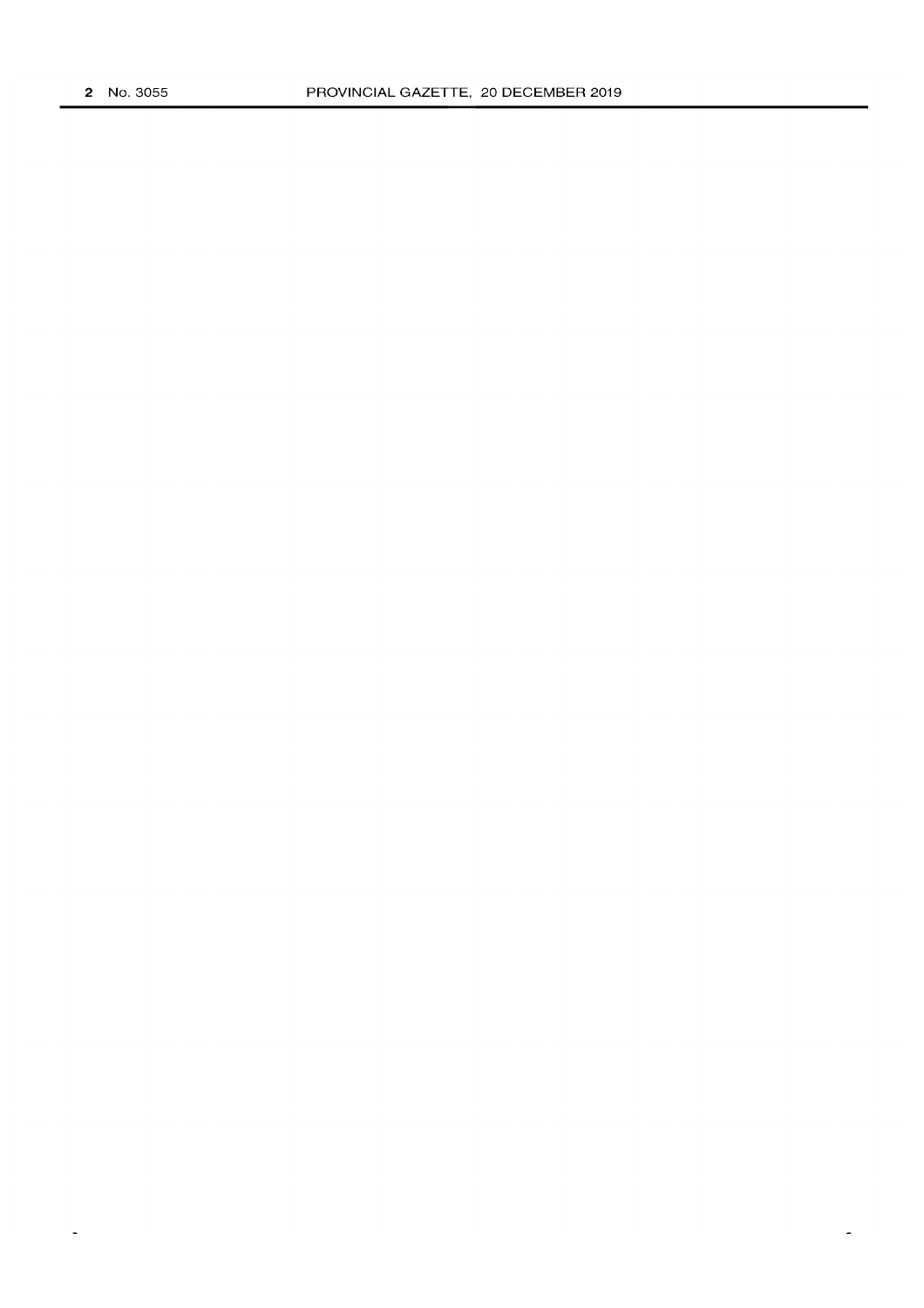# **CONTENTS**

|     |                                                                                                                                                                                               | Gazette<br>No. | Page<br>$N_{\Omega}$ |
|-----|-----------------------------------------------------------------------------------------------------------------------------------------------------------------------------------------------|----------------|----------------------|
|     | <b>PROCLAMATION • PROKLAMASIE</b>                                                                                                                                                             |                |                      |
| 146 | Spatial Planning and Land Use Management By-law of Greater Tzaneen Municipality: Portion 184 of the                                                                                           | 3055           | 14                   |
| 146 | Ruimtelike Beplanning en Grondgebruikbestuurs Bywet van Groter Tzaneen Munisipaliteit: Gedeelte 184<br>van die plaas Lushof 540-LT en die Restant van Gedeelte 48 van die plaas Lushof 540-LT | 3055           | 14                   |
| 147 | Spatial Planning and Land Use Management By-Law of Greater Tzaneen Municipality: Portion 13 of the                                                                                            | 3055           | 15                   |
| 147 | Ruimtelike Beplanning en Grondgebruikbestuurs Bywet van Groter Tzaneen Munisipaliteit: Gedeelte 13 van                                                                                        | 3055           | 15                   |
|     | LOCAL AUTHORITY NOTICES • PLAASLIKE OWERHEIDS KENNISGEWINGS                                                                                                                                   |                |                      |
| 217 | SPLUMA By-Law of Greater Tzaneen Municipality: Erf 114 and Erf 115 Tzaneen Extension 2; and Erf 2202                                                                                          | 3055           | 16                   |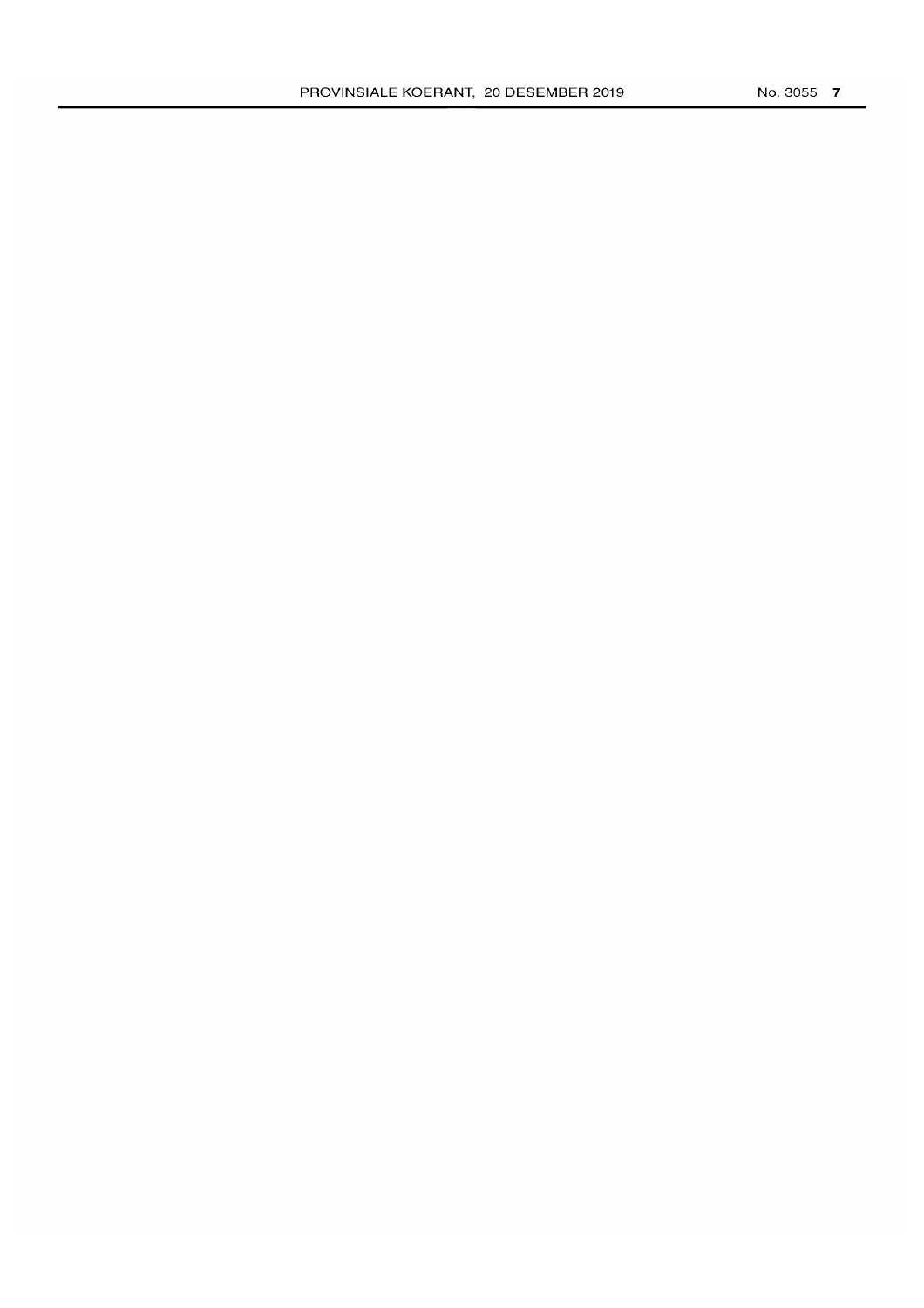$\Box$ 

 $\overline{\phantom{a}}$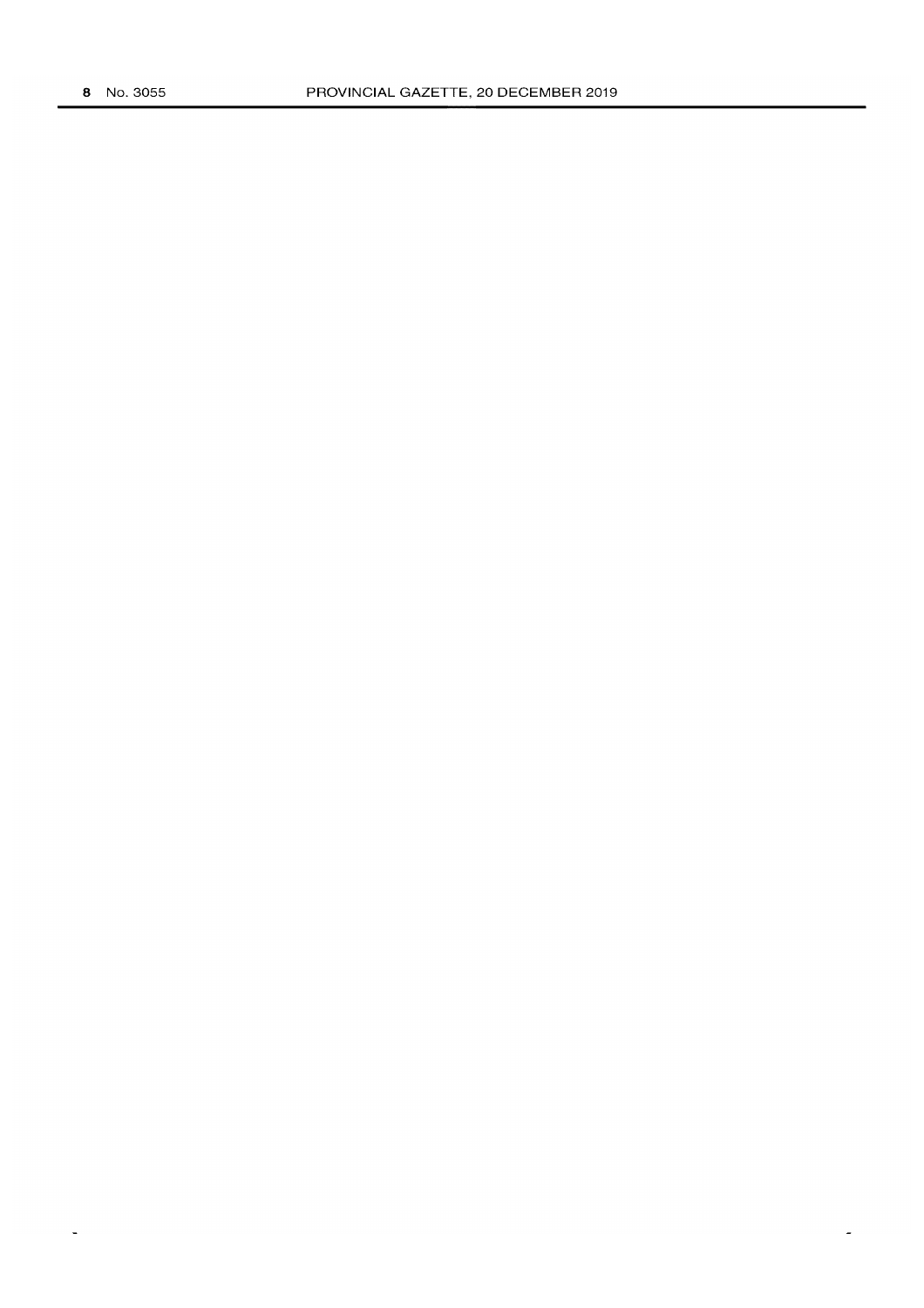$\bar{\mathbf{z}}$ 

 $\tilde{\phantom{a}}$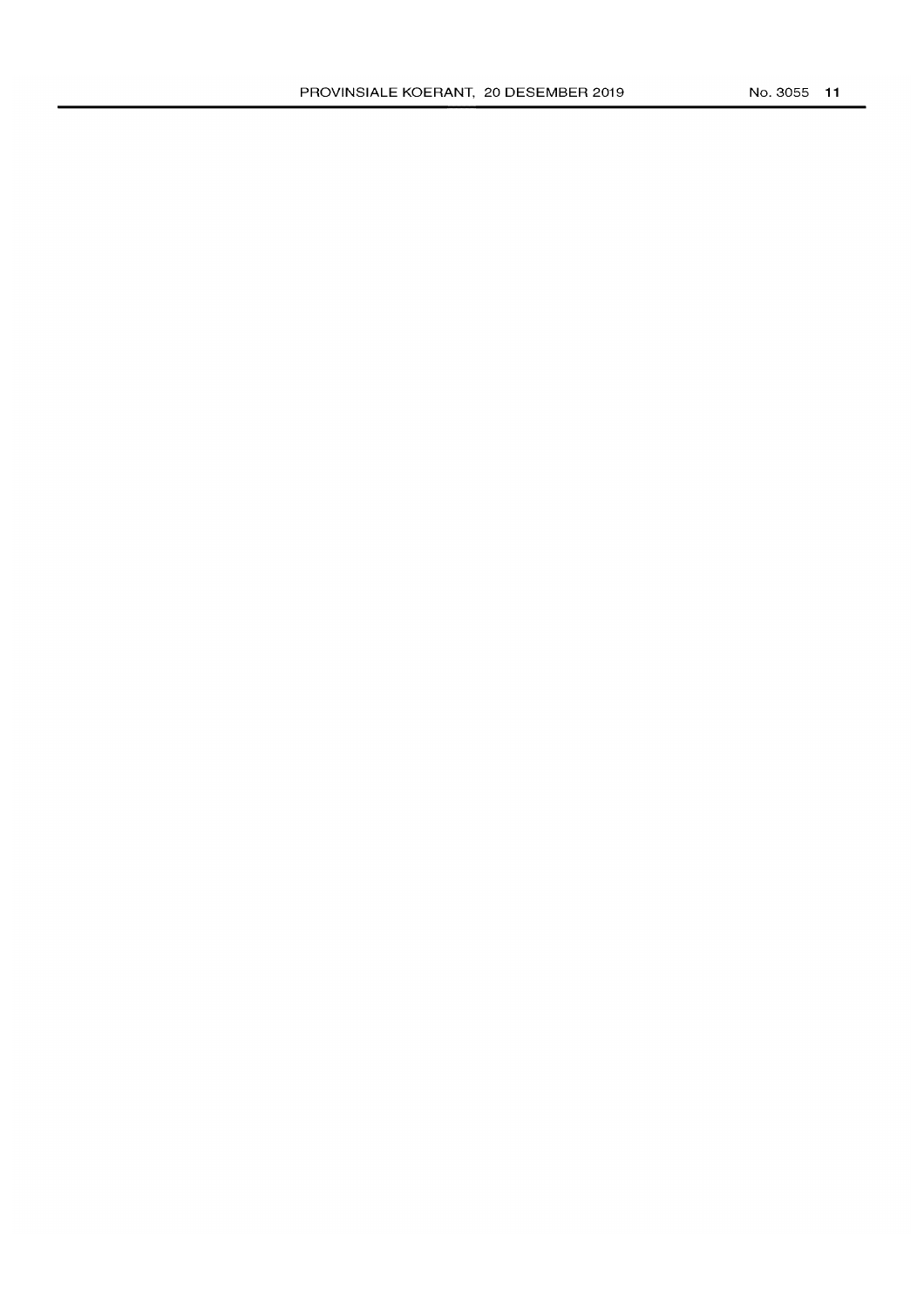$\hat{\mathcal{L}}$ 

 $\tilde{\phantom{a}}$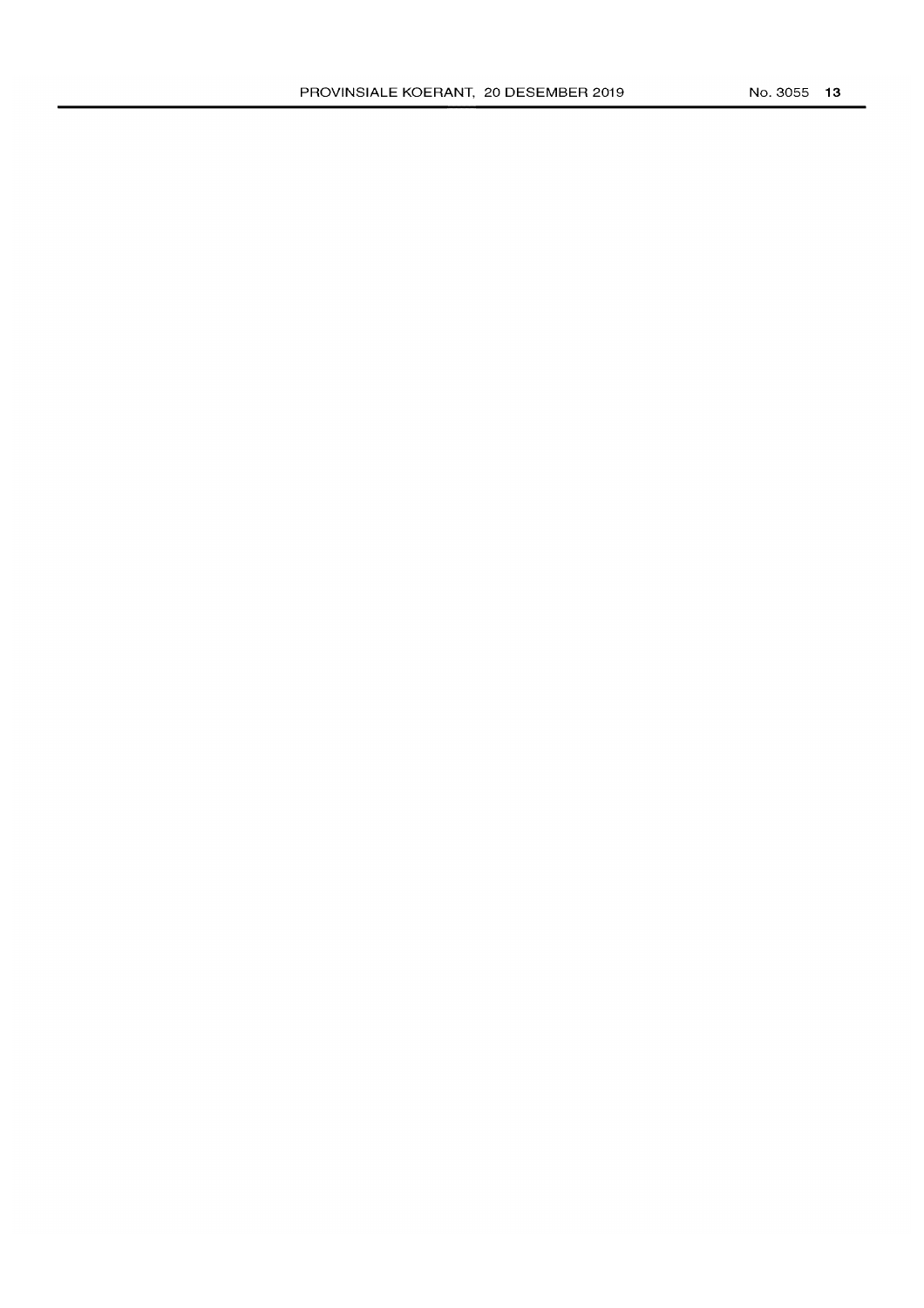# PROCLAMATION • PROKLAMASIE

#### PROCLAMATION 146 OF 2019

#### GREATER TZANEEN MUNICIPALITY TZANEEN AMENDMENT SCHEME322

It is hereby notified in terms of the provisions of Section 57 of the Spatial Planning and Land Use Management By-Law of Greater Tzaneen Municipality read together with Section 57(1)(a) of the Town-Planning and Townships Ordinance, 1986 (Ordinance 15 of 1986), that the Greater Tzaneen Municipality has approved the amendment of the Tzaneen Town Planning Scheme, 2000 by the rezoning of Portion 184 of the Farm Lushof 540-LT from "Agriculture" to "Special" with Annexure 193 and the Remainder of Portion 48 of the Farm Lushof 540-LT from "Special" to "Special" with Annexure 193.

Map 3 and the scheme clauses of the amendment scheme are filed with the Acting Municipal Manager of the Greater Tzaneen Municipality, TZANEEN, and the Director: Department Co-operative Governance, Human Settlements and Traditional Affairs, POLOKWANE, and are open for inspection during normal office hours.

This amendment is known as Tzaneen Amendment Scheme 322 and shall come into operation on the date of publication of this notice.

# M.P. MAKHUBELA ACTING MUNICIPAL MANAGER

Municipal Offices P.O. Box 24 Tzaneen 0850

Date Notice No. 20 December 2019  $:$  PD 31/2019

#### PROKLAMASIE 146 VAN 2019

#### GROTER TZANEEN MUNISIPALITEIT TZANEEN WYSIGINGSKEMA 322

Hiermee word ingevolge die bepalings van Artikel 57 van die Ruimtelike Beplanning en Grondgebruikbestuurs Bywet van Groter Tzaneen Munisipaliteit saamgelees met Artikel 57(1 )(a) van die Ordonnansie op Dorpsbeplanning en Dorpe, 1986 (Ordonnansie 15 van 1986), bekend gemaak dat die Groter Tzaneen Munisipaliteit die wysiging van die Tzaneen Dorpsbeplanningskema, 2000 goedgekeur het, deur die hersonering van Gedeelte 184 van die Plaas Lushof 540-LT vanaf "Landbou" na "Spesiaal" met Bylaag 193 en die Restant van Gedeelte 48 van die Plaas Lushof 540-LT vanaf "Spesiaal" na Spesiaal" met Bylaag 193..

Kaart 3 en die skemaklousules van hierdie wysigingskema word deur die Waarnemende Munisipale Bestuurder van die Groter Tzaneen Munisipaliteit, TZANEEN, en die Direkteur: Departement Samewerkende Regering, Behuising en Tradisionele Sake, POLOKWANE, in bewaring gehou en Ie gedurende gewone kantoorure ter insae.

Hierdie wysiging staan bekend as Tzaneen Wysigingskema 322 en tree op datum van publikasie van hierdie kennisgewing in werking.

### M.P. MAKHUBELA WAARNEMENDE MUNISIPALE BESTUURDER

Munisipale Kantore Posbus 24 Tzaneen 0850

Datum Kennisgewing Nr 20 Desember 2019  $:$  PD 31/2019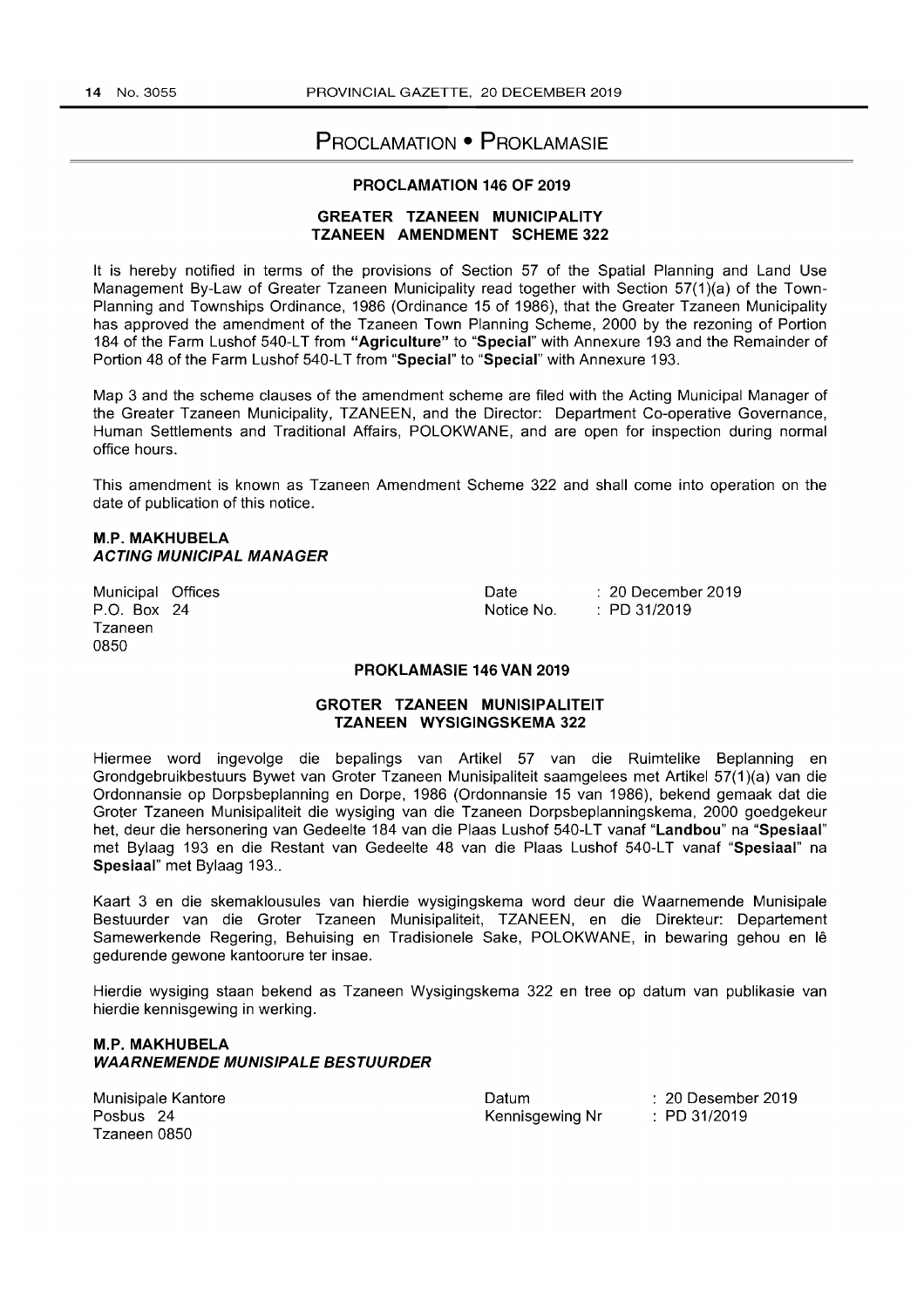#### PROCLAMATION 147 OF 2019

#### GREATER TZANEEN MUNICIPALITY TZANEEN AMENDMENT SCHEME 413

It is hereby notified in terms of the provisions of Section 57 of the Spatial Planning and Land Use Management By-Law of Greater Tzaneen Municipality read together with Section  $57(1)(a)$  of the Town-Planning and Townships Ordinance, 1986 (Ordinance 15 of 1986), that the Greater Tzaneen Municipality has approved the amendment of the Tzaneen Town Planning Scheme, 2000 by the rezoning of Portion 13 of the Farm The Junction 521-LT to "Business 2" with Annexure 256.

Map 3 and the scheme clauses of the amendment scheme are filed with the Acting unicipal Manager of the Greater Tzaneen Municipality, TZANEEN, and the Director: Department Co-operative Governance, Human Settlements and Traditional Affairs, POLOKWANE, and are open for inspection during normal office hours.

This amendment is known as Tzaneen Amendment Scheme 413 and shall come into operation on the date of publication of this notice.

### M.P. MAKHUBELA ACTING MUNICIPAL MANAGER

Municipal Offices P.O. Box 24 Tzaneen 0850

Date Notice No. 20 December 2019 PD 30/2019

#### PROKLAMASIE 147 VAN 2019

#### GROTER TZANEEN MUNISIPALITEIT TZANEEN WYSIGINGSKEMA 413

Hiermee word ingevolge die bepalings van Artikel 57 van die Ruimtelike Beplanning en Grondgebruikbestuurs Bywet van Groter Tzaneen Munisipaliteit saamgelees met Artikel 57(1 )(a) van die Ordonnansie op Dorpsbeplanning en Dorpe, 1986 (Ordonnansie 15 van 1986), bekend gemaak dat die Groter Tzaneen Munisipaliteit die wysiging van die Tzaneen Dorpsbeplanningskema, 2000 goedgekeur het, deur die hersonering van Gedeelte 13 van die Plaas The Junction 521-LT na "Besigheid 2" met Bylaag 256.

Kaart 3 en die skemaklousules van hierdie wysigingskema word deur die Waarnemende Munisipale Bestuurder van die Groter Tzaneen Munisipaliteit, TZANEEN, en die Direkteur: Departement Samewerkende Regering, Behuising en Tradisionele Sake, POLOKWANE, in bewaring gehou en Ie gedurende gewone kantoorure ter insae.

Hierdie wysiging staan bekend as Tzaneen Wysigingskema 413 en tree op datum van publikasie van hierdie kennisgewing in werking.

#### M.P. MAKHUBELA WAARNEMENDE MUNISIPALE BESTUURDER

Munisipale Kantore Posbus 24 Tzaneen 0850

Datum Kennisgewing Nr

20 Desember 2019 PD 30/2019